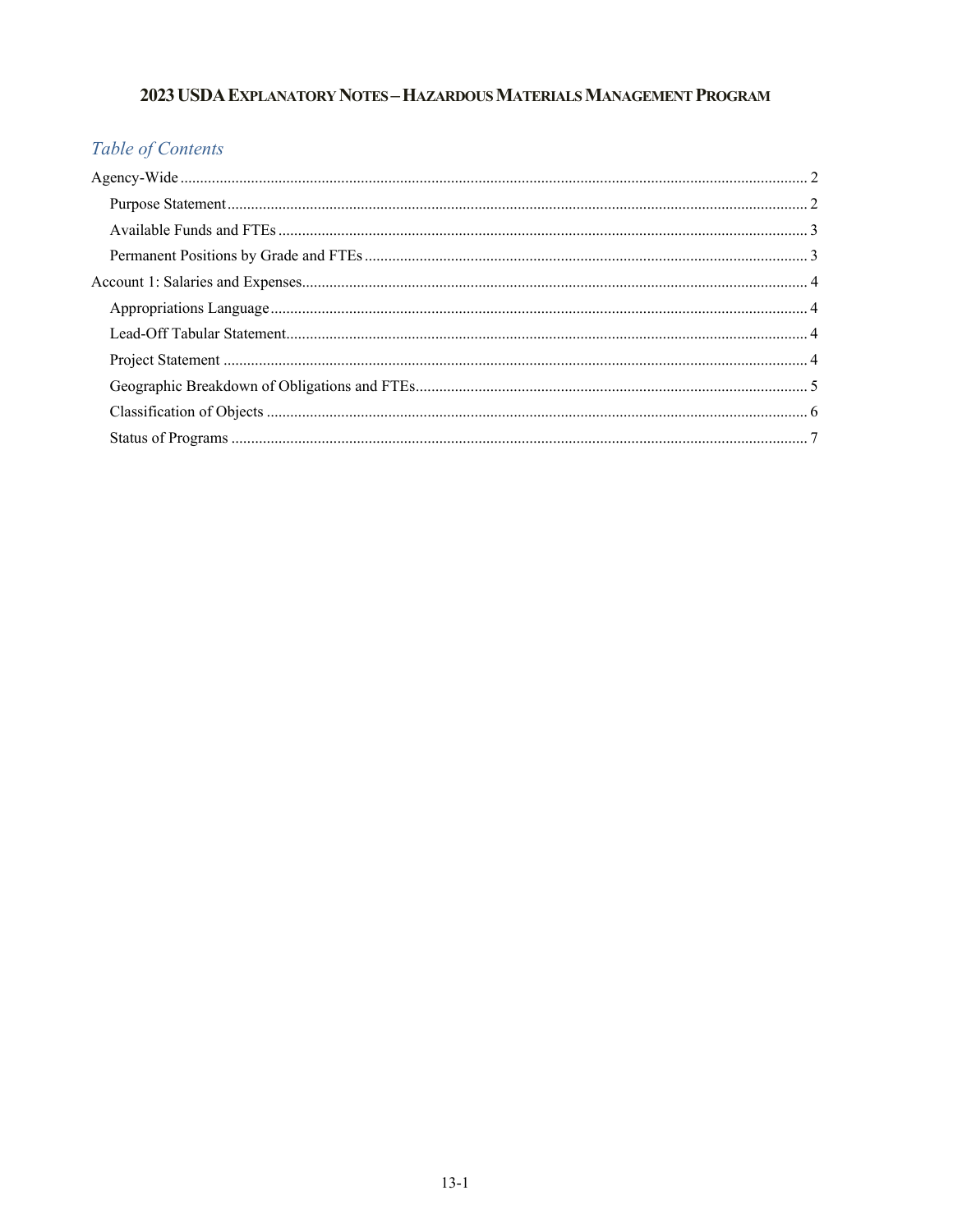#### <span id="page-1-0"></span>*AGENCY-WIDE*

#### <span id="page-1-1"></span>**PURPOSE STATEMENT**

The Hazardous Materials Management Program (HMMP) provides leadership and policy in five key environmental areas: (1) establishing annual funding priorities and funding hazardous material cleanups on USDA-managed lands and sites contaminated from past activities; (2) overseeing enforcement activities and tracking cost recovery from pollutors; (3) ensuring pollution prevention and environmental compliance; (4) planning for, evaluating, and responding to oil and hazardous substance spills and other incidents affecting the natural and built environment; (5) ensuring that USDA minimizes environmental liabilities associated with property transfers. HMMP staff represents USDA on environmental cleanup and compliance issues with federal and state environmental regulatory agencies. In addition, HMMP is responsible for requirements, criteria, and procedures of the Comprehensive Environmental Response, Compensation, and Liability Act (CERCLA, 42 U.S.C. §9601 *et seq*) and the Resource Conservation and Recovery Act (42 U.S.C. §6901 *et. seq*). The program also supports homeland security objectives by representing USDA on the National Response Team for oil and hazardous substance releases and several emergency supporting functions under the National Response Plan. HMMP supports natural resources stewardship and quality-of-life goals for rural America through the remediation and reduction of legacy pollution in communities that experience disproportionately high adverse human health and environmental impacts and the restoration of lands used for hunting, fishing, and hiking.

The HMMP is headquartered in Washington, D.C. As of September 30, 2021*,* there were four permanent full-time employees, with three located in the national headquarters and one located in a field office in Colorado.

HMMP did not have any Office of Inspector General or Government Accountability Office evaluation reports during the past year.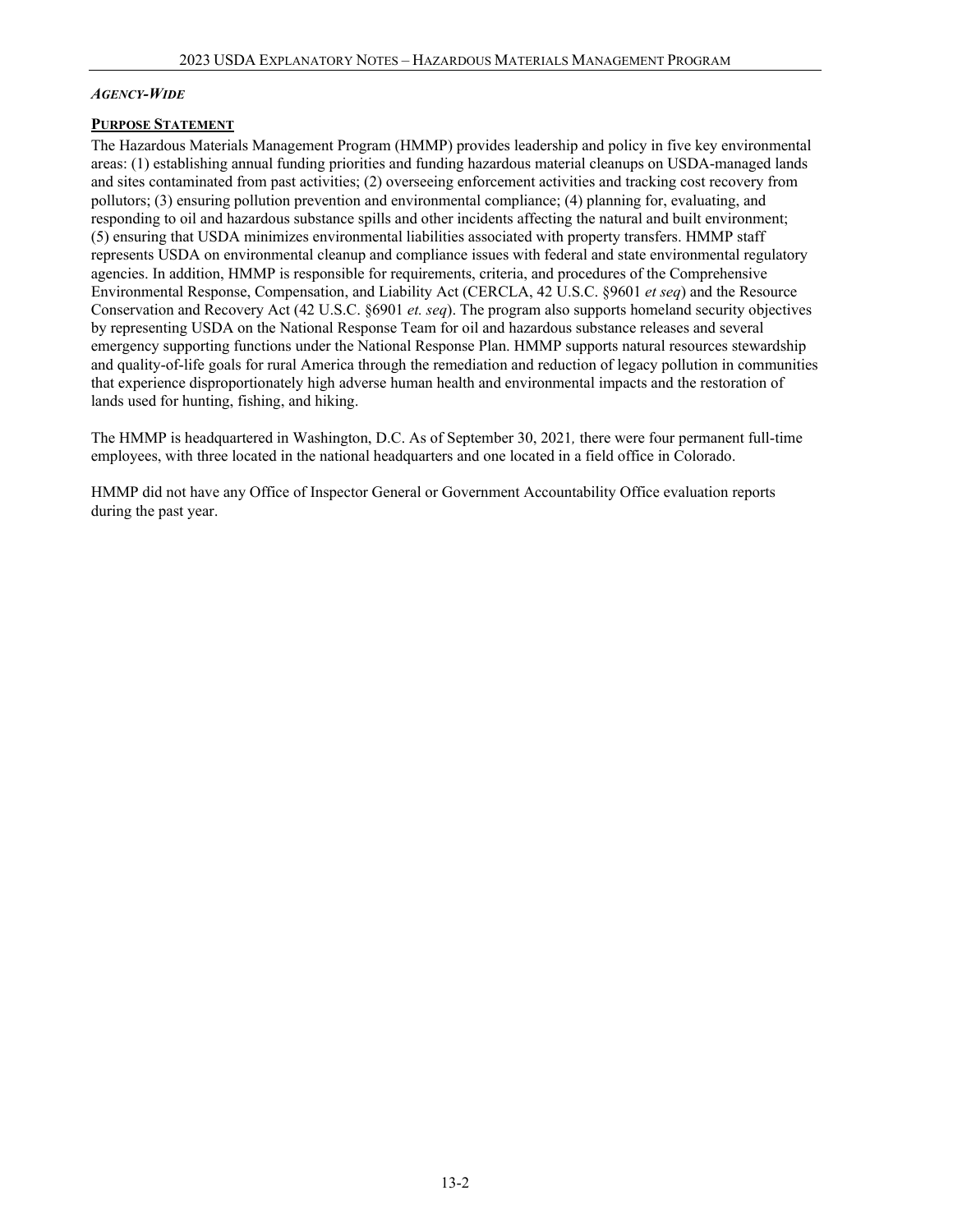#### <span id="page-2-0"></span>**AVAILABLE FUNDS AND FTES**

### *Table HMM-1. Available Funds and FTEs (thousands of dollars, FTEs)*

| <b>Item</b>            | 2020<br>Actual | <b>FTE</b>               | 2021<br>Actual | FTE.                     | 2022<br><b>Estimated</b> | FTE                      | 2023<br><b>Estimated FTE</b> |  |
|------------------------|----------------|--------------------------|----------------|--------------------------|--------------------------|--------------------------|------------------------------|--|
| Salaries and Expenses: |                |                          |                |                          |                          |                          |                              |  |
|                        | \$4,503        |                          | \$6,514        | 4                        | \$6,514                  | 5                        | \$6,586                      |  |
|                        | 5.514          | $\overline{\phantom{a}}$ | 3.254          | $\overline{\phantom{0}}$ | 4.945                    | $\overline{\phantom{a}}$ |                              |  |
|                        | 302            | $\overline{\phantom{a}}$ | 836            | ۰                        |                          |                          |                              |  |
|                        | 10,319         |                          | 10.604         | 4                        | 11.459                   | 5.                       | 6.586                        |  |
|                        | $-3.254$       | $\overline{\phantom{0}}$ | $-4,945$       |                          |                          |                          |                              |  |
|                        | 7.065          |                          | 5.659          | 4                        | 11.459                   |                          | 6.586                        |  |

### <span id="page-2-1"></span>**PERMANENT POSITIONS BY GRADE AND FTES**

*Table HMM-2. Permanent Positions by Grade and FTEs*

| <b>Item</b>        |      | 2020<br>Actual |       |      | 2021<br>Actual |       |      | 2022<br><b>Estimated</b> |              |      |       | 2023<br><b>Estimated</b> |  |
|--------------------|------|----------------|-------|------|----------------|-------|------|--------------------------|--------------|------|-------|--------------------------|--|
|                    | D.C. | Field          | Total | D.C. | Field          | Total | D.C. | Field                    | <b>Total</b> | D.C. | Field | Total                    |  |
|                    |      |                |       |      | ٠              |       |      | $\overline{\phantom{0}}$ |              |      |       |                          |  |
|                    |      |                | 4     |      |                |       |      |                          |              |      |       |                          |  |
| Total Permanent    |      |                |       | 3    |                | 4     | 4    |                          |              |      |       |                          |  |
| Unfilled, EOY      |      |                |       |      |                |       |      |                          |              |      |       |                          |  |
| Total Perm. FT EOY |      |                |       |      |                |       |      |                          |              |      |       |                          |  |
| FTE                |      |                |       |      |                |       |      |                          |              |      |       |                          |  |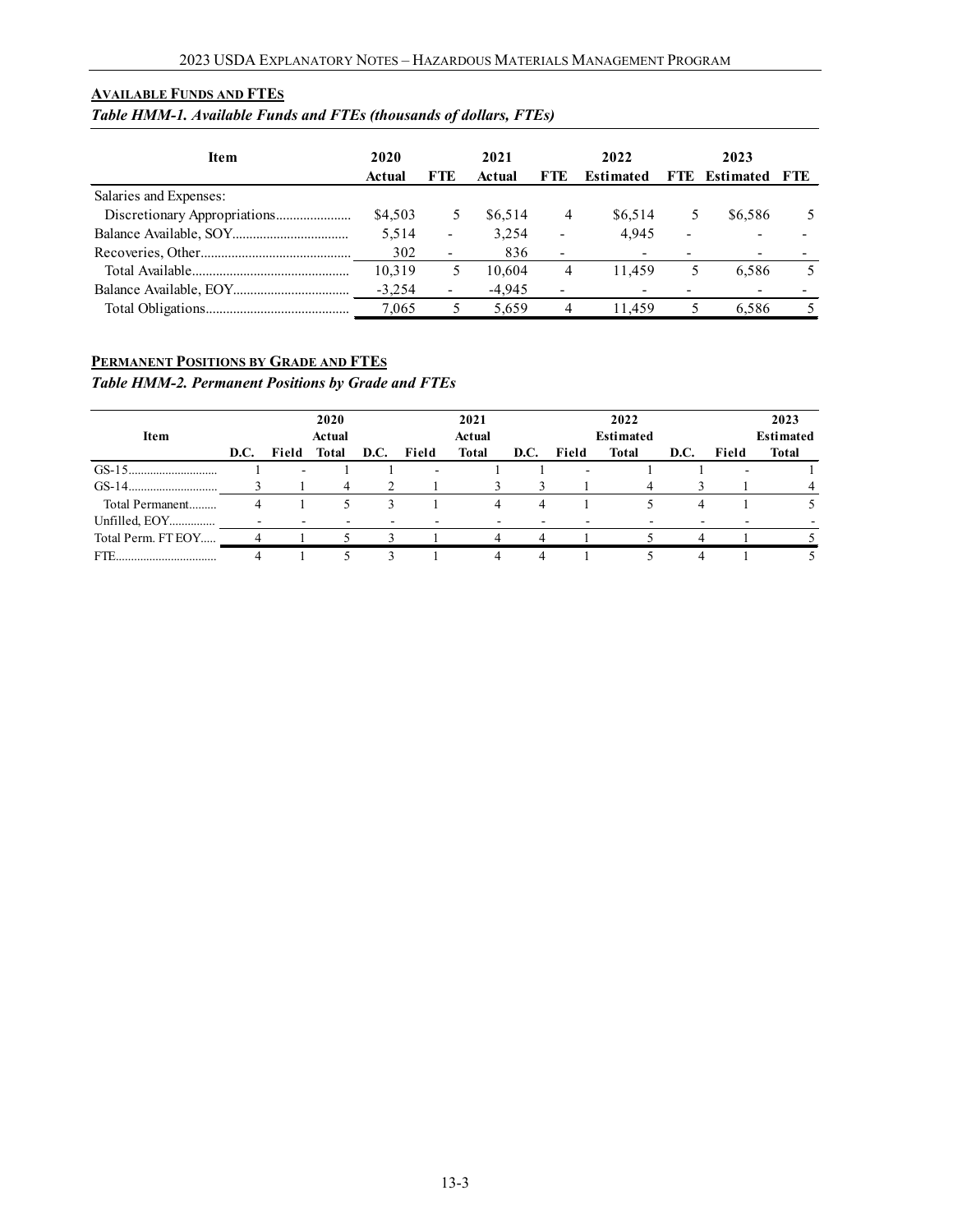#### <span id="page-3-0"></span>*ACCOUNT 1: SALARIES AND EXPENSES*

#### <span id="page-3-1"></span>**APPROPRIATIONS LANGUAGE**

*The appropriations language follows (new language underscored; deleted language enclosed in brackets):*

#### **Hazardous Materials Management Program**

For necessary expenses of the Department of Agriculture, to comply with the Comprehensive Environmental Response, Compensation, and Liability Act (42 U.S.C. 9601 et seq.) and the Solid Waste Disposal Act (42 U.S.C. 6901 et seq.), [\$6,545,000]\$6,586,000, to remain available until expended: *Provided*, That appropriations and funds available herein to the Department for Hazardous Materials Management may be transferred to any agency of the Department for its use in meeting all requirements pursuant to the above Acts on Federal and non-Federal lands.

#### <span id="page-3-2"></span>**LEAD-OFF TABULAR STATEMENT** *Table HMM-3. Lead-Off Tabular Statement (In dollars)*

<span id="page-3-3"></span>

| Item                    | Amount      |
|-------------------------|-------------|
| Estimate, 2022          | \$6,514,000 |
| Change in Appropriation | $+72,000$   |
| Budget Estimate, 2023   | 6,586,000   |

#### **PROJECT STATEMENT**

#### *Table HMM-4. Project Statement Appropriations (thousands of dollars, FTE)*

| Item                           | 2020<br>Actual | <b>FTE</b> | 2021<br>Actual | FTE.           | 2022<br><b>Estimated</b> | - FTE  | 2023<br><b>Estimated FTE</b> |   | Inc. or<br>Dec. | <b>FTE</b><br>Inc.<br><sub>or</sub><br>Dec. | Chg<br>Key |
|--------------------------------|----------------|------------|----------------|----------------|--------------------------|--------|------------------------------|---|-----------------|---------------------------------------------|------------|
| Discretionary Appropriations:  |                |            |                |                |                          |        |                              |   |                 |                                             |            |
| Hazardous Materials Management |                |            |                |                |                          |        |                              |   |                 |                                             |            |
|                                | \$4,503        | 5          | \$6.514        | $\overline{4}$ | \$6.514                  | 5      | \$6,586                      | 5 | $+ $72$         | ۰                                           | (1)        |
|                                | 302            | ÷          | 836            | ۰.             |                          |        |                              |   |                 |                                             |            |
|                                | 5,514          |            | 3,254          |                | 4,945                    | $\sim$ |                              |   | $-4.945$        | $\overline{ }$                              |            |
|                                | 10,319         | 5.         | 10.604         | 4              | 11.459                   | 5      | 6,586                        | 5 | $-4,873$        | ۰                                           |            |
|                                | $-3,254$       | ٠          | $-4,945$       |                | ۰                        |        |                              |   |                 |                                             |            |
|                                | 7.065          |            | 5,659          | 4              | 11.459                   | 5      | 6,586                        | 5 | $-4,873$        | ٠                                           |            |

*Table HMM-5. Project Statement (thousands of dollars, FTE)*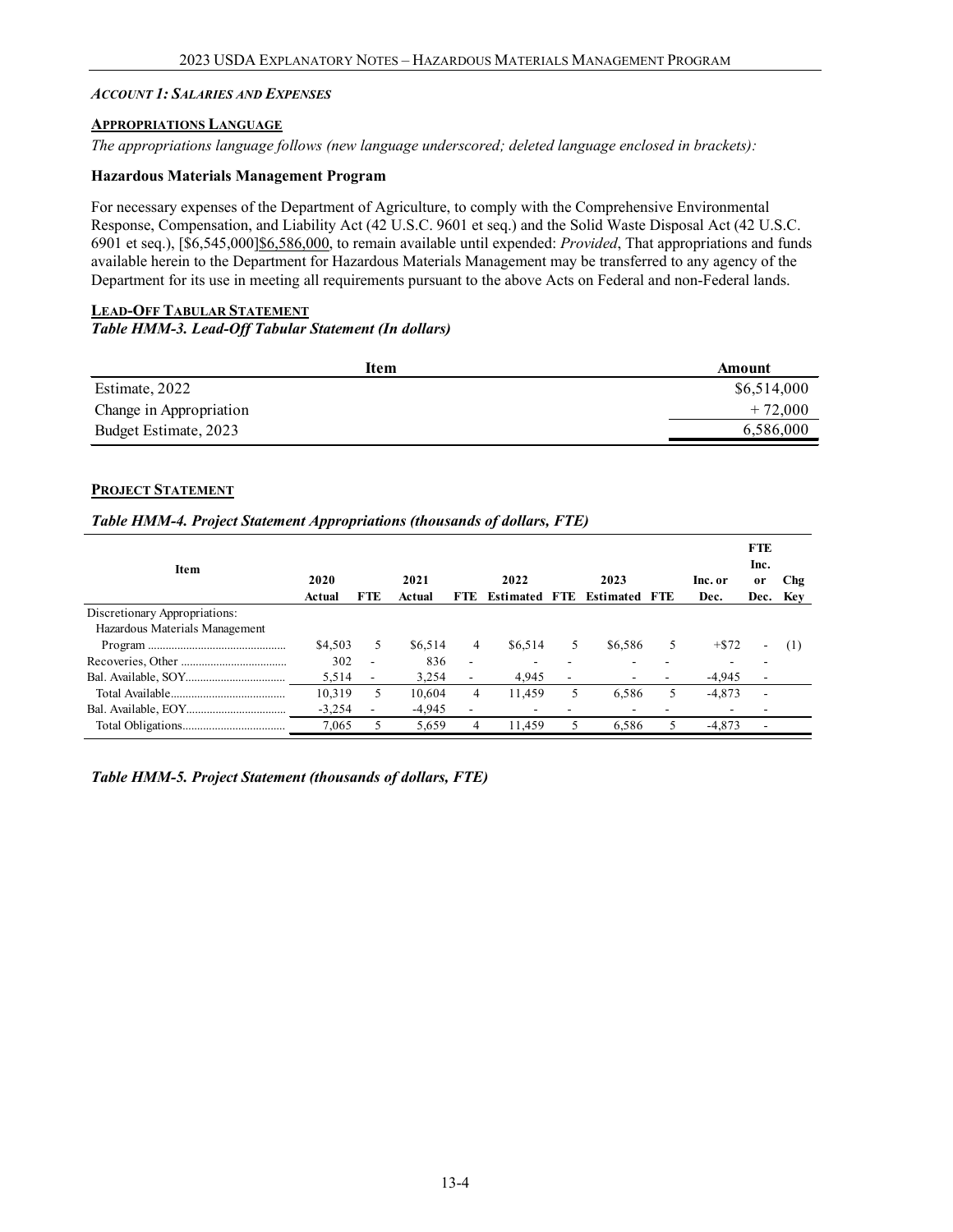| 2020<br>Actual | <b>FTE</b> | 2021<br>Actual | <b>FTE</b>               | 2022<br><b>Estimated</b> | FTE                      | 2023  | Inc. or Dec.                             | FTE Inc.<br>or Dec. |
|----------------|------------|----------------|--------------------------|--------------------------|--------------------------|-------|------------------------------------------|---------------------|
|                |            |                |                          |                          |                          |       |                                          |                     |
|                |            |                |                          |                          |                          |       |                                          |                     |
| \$7,065        |            | \$5,659        |                          | \$11,459                 |                          |       | $-4.873$                                 |                     |
| 3.254          |            | 4,945          |                          |                          |                          |       |                                          |                     |
| 10,319         | 5          | 10.604         | 4                        | 11.459                   |                          |       | $-4,873$                                 |                     |
| $-302$         |            | $-836$         |                          |                          |                          |       |                                          |                     |
| $-5,514$       | -          | $-3,254$       | $\overline{\phantom{a}}$ | $-4.945$                 | $\overline{\phantom{a}}$ |       | $+4.945$                                 |                     |
| 4,503          |            | 6,514          | 4                        | 6,514                    |                          | 6,586 | $+72$                                    |                     |
|                |            |                |                          |                          | 4                        |       | <b>Estimated FTE</b><br>\$6.586<br>6,586 |                     |

#### **Hazardous Materials Management Program**

HMMP oversees USDA's environmental management of hazardous materials. It includes primarily the following functions:

- Funds priority projects for addressing hazardous material releases on USDA-managed lands and other properties;
- Funds environmental attorneys in the Office of General Counsel who provide legal advice regarding environmental compliance and recovery of cleanup costs;
- Negotiates environmental compliance and cleanup issues with federal and state regulators;
- Develops policies on environmental compliance and hazardous materials management;
- Performs program reviews of agency environmental programs;
- Minimizes environmental liabilites associated with property transactions;
- Promotes brownfield redevelopment to improve quality of life in rural America;
- Represents USDA on the U.S. National Response Team and coordinates with USDA Regional Response Teams to prepare for and respond to oil and hazardous substance releases;
- Supports disaster response functions under the National Response Framework;
- Participates in interagency meetings and rule-making process; and
- Supports natural resources stewardship through cleanup of contaminated land and prevention of future releases.

The numbers and letters of the following listing relates to values in the Change (Chg.) Key column of the Project Statement:

#### (1) An increase of \$72,000 (\$6,514,000 and 5 FTEs available in 2022). The funding change is requested for the following items:

- A) An increase of \$26,000, which includes \$18,000 for pay inflation and \$8,000 for FERS. This increase will support a 2.7 percent Cost of Living pay increases for civilian employees, and a 1.1 percent increase to cover the expenses for the mandated increase of USDA's contribution to FERS.
- B) An increase of \$41,000 for 2023 Pay.

This increase will support the annualization of the 2022 2.7 percent Cost of Living pay increase and the 2023 4.6 percent Cost of Living pay increase. This increase will support a 3 percent Cost of Living pay increases for five civilian employees. This critical increase is needed to support and maintain current staffing levels to meet the demands and statutory requirements imposed on HMMP.

<span id="page-4-0"></span>C) An increase of \$5,000 in hazardous waste cleanup activities. This increase in funding will result in additional hazardous waste cleanup activities at sites such as the ARS BARC Superfund site.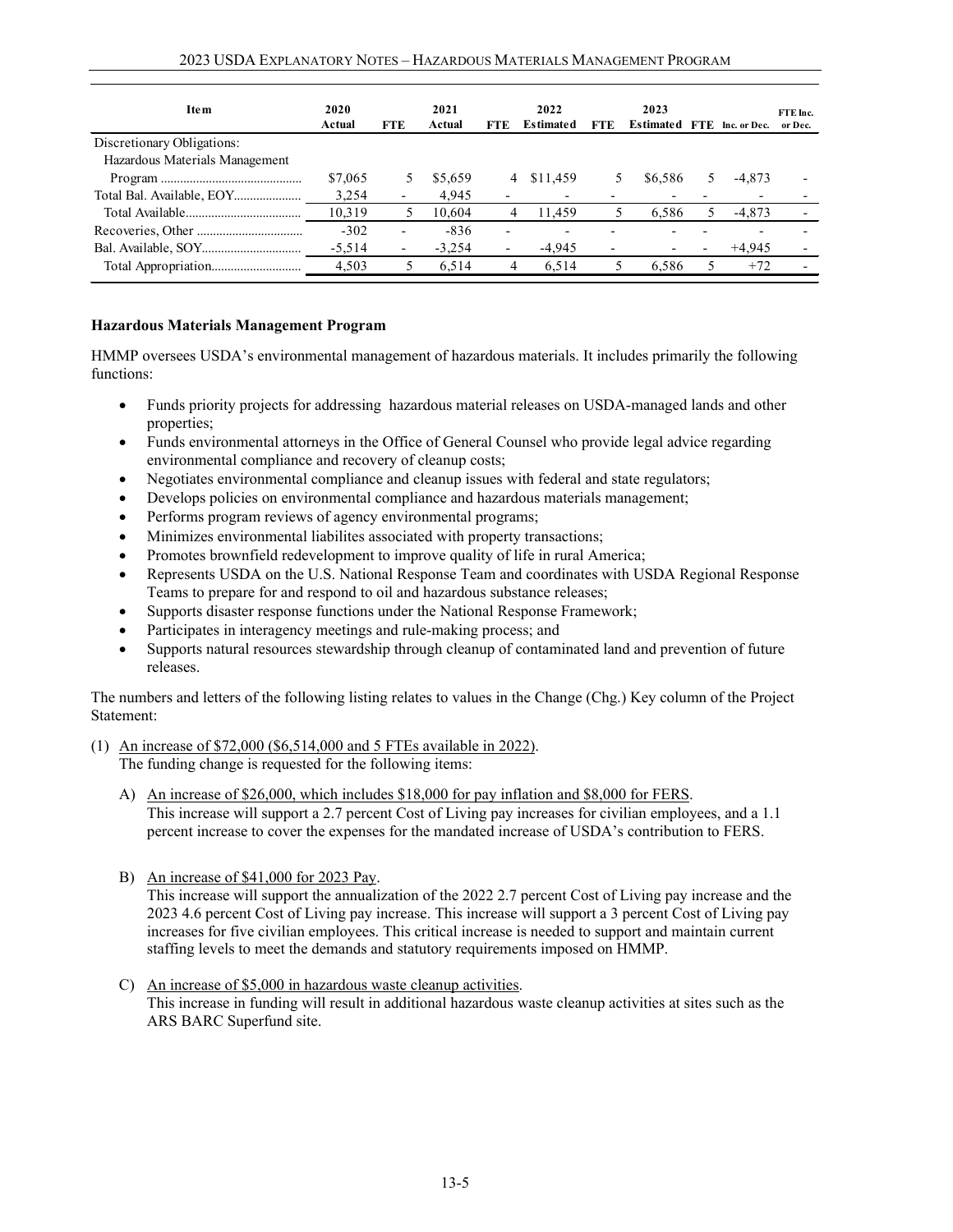### **GEOGRAPHIC BREAKDOWN OF OBLIGATIONS AND FTES**

#### *Table HMM-6. Geographic Breakdown of Obligations and FTEs (thousands of dollars, FTEs)*

| 2020   |                          | 2021   |   | 2022   | 2023 |       |                             |  |
|--------|--------------------------|--------|---|--------|------|-------|-----------------------------|--|
| Actual | FTE                      | Actual |   |        |      |       | - FTE                       |  |
| 188    |                          | 192    |   | 194    |      | 196   |                             |  |
| 6.877  | 4                        | 5.467  |   | 11.265 |      | 6.390 | 4                           |  |
| 7,065  | Ć.                       | 5.659  | 4 | 11.459 |      | 6.586 |                             |  |
| 3.254  | $\overline{\phantom{a}}$ | 4.945  |   |        |      |       |                             |  |
| 10.319 |                          | 10.604 |   | 11459  |      | 6.586 |                             |  |
|        |                          |        |   |        |      |       | FTE Estimated FTE Estimated |  |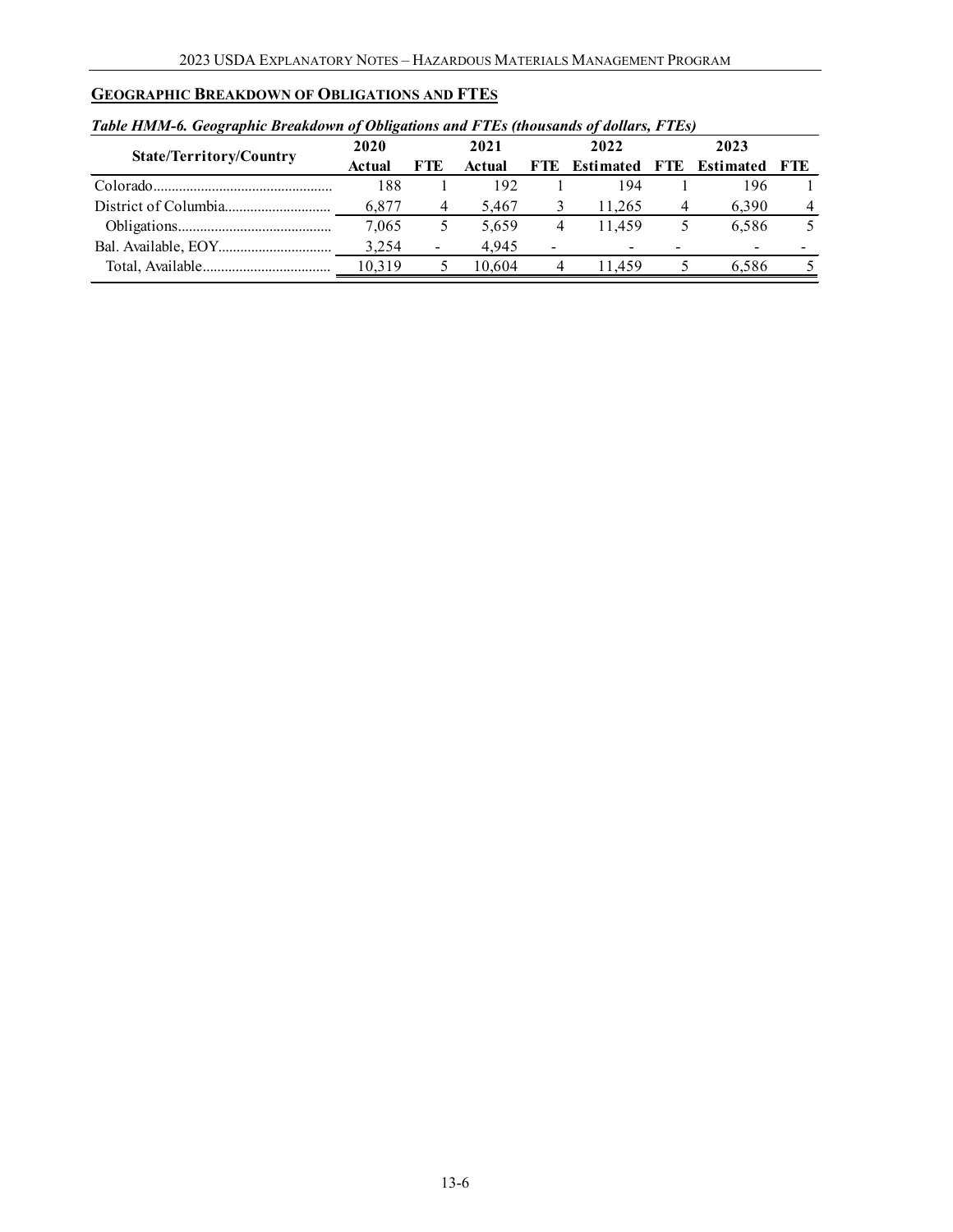### **CLASSIFICATION BY OBJECTS**

## *Table HMM-7 Classification by Objects (thousands of dollars)*

| <b>Item</b> | <b>Item</b>                                   | 2020          | 2021      | 2022             | 2023             |
|-------------|-----------------------------------------------|---------------|-----------|------------------|------------------|
| No.         |                                               | <b>Actual</b> | Actual    | <b>Estimated</b> | <b>Estimated</b> |
|             | Personnel Compensation:                       |               |           |                  |                  |
|             |                                               |               |           |                  |                  |
|             | Washington D.C.                               | \$595         | \$468     | \$614            | \$646            |
|             | Personnel Compensation, Field                 | 148           | 152       | 154              | 157              |
| 11          | Total personnel compensation                  | 743           | 620       | 768              | 803              |
| 12          | Personal benefits                             | 208           | 203       | 212              | 218              |
|             | Total, personnel comp. and benefits           | 951           | 823       | 980              | 1,021            |
|             | Other Objects:                                |               |           |                  |                  |
| 21.0        | Travel and transportation of persons          | 7             |           | 25               | 25               |
| 23.3        | Communications, utilities, and misc. charges  | 22            | 38        | 24               | 24               |
| 24.0        | Printing and reproduction                     | 3             | 3         | 3                | 3                |
| 25.2        | Other services from non-Federal sources       | 37            | 37        | 37               | 37               |
| 25.3        | Other goods and services from Federal sources | 6,040         | 4,757     | 10,386           | 5,472            |
| 26.0        | Supplies and materials                        |               |           | 3                | 3                |
| 31.0        | Equipment                                     | 5             |           |                  |                  |
|             | Total, Other Objects                          | 6,114         | 4,836     | 10,479           | 5,565            |
| 99.9        | Total, new obligations                        | 7,065         | 5,659     | 11,459           | 6,586            |
|             | Position Data:                                |               |           |                  |                  |
|             | Average Salary (dollars), GS Position         | \$132,000     | \$134,250 | \$136,000        | \$140,000        |
|             | Average Grade, GS Position                    | 14.5          | 14.5      | 14.5             | 14.6             |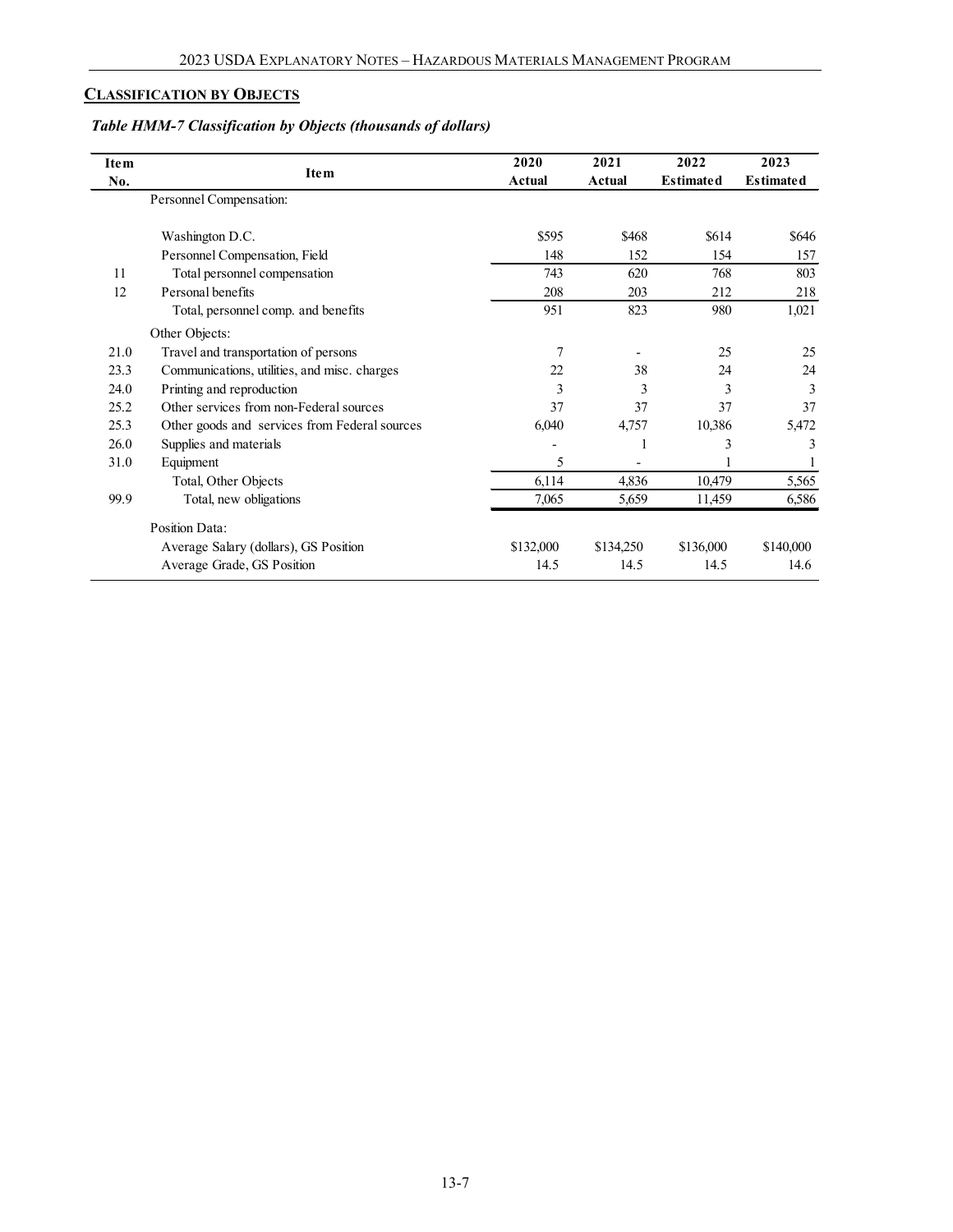#### <span id="page-7-0"></span>**STATUS OF PROGRAMS**

The Hazardous Materials Management Program (HMMP) provides leadership, policy development, and oversight of USDA's implementation of the Nation's two primary statutes governing hazardous materials compliance: the Comprehensive Environmental Response, Compensation, and Liability Act (CERCLA, 42 U.S.C. 9601 et seq.); and the Resource Conservation and Recovery Act (RCRA, 42 U.S.C. 6901 et seq.). Funds are appropriated annually to HMMP for use in meeting requirements of CERCLA and RCRA at USDA facilities and on USDA managed and non-Federal lands.

#### **Current Activities**

HMMP devotes available funding to cleanup projects that pose the greatest risk to human health and the environment. Additionally, HMMP staff ensures environmental compliance, reviews environmental assessments for high value land transactions, and leverages HMMP dollars through environmental enforcement against and cost recovery from potentially responsible parties (PRPs).

Part of HMMP funds are used to fund staff in the Office of Property and Environmental Management, Environmental Management Division (EMD) and the Office of the General Counsel (OGC). OGC provides legal advice to the HMMP and USDA agencies, and ensures USDA is following environmental laws and regulations. Each year OGC has been successful in bringing additional money into this program through enforcement actions and other agreements with PRPs. In most cases, this cost recovery comes from past owners or operators of abandoned mine lands. Through the use of cost recovery, USDA is able to fund further efforts to clean up USDA managed lands.

HMMP staff provides Departmental leadership through the development and implementation of policy and guidance, and oversees CERCLA and RCRA activities of the Department and other entities that operate on USDAmanaged land. The HMMP includes environmental cleanup, preparedness, and response to discharges of oil and releases of hazardous substances, pollutants or contaminants. The program also includes environmental compliance for all USDA facilities and assessing environmental conditions on real property for acquisition or disposal.

As a member of the National Response Team (NRT), HMMP provides technical assistance, resources, and coordination on planning, preparedness, response and recovery activities for emergencies involving oil, hazardous substances, pollutants and contaminants,weapons of mass destruction, and other environmental incidents of national significance.

Currently, the following three USDA agencies are reporting estimated cleanup costs for contamination issues on USDA managed lands or facilities, or contamination for which USDA is otherwise responsible for the cleanup:

- The Agricultural Research Service (ARS) total estimated cost is over \$39 million.
- The Farm Service Agency (FSA) Commodity Credit Corporation total estimated cost ranges from \$48 million to \$458 million.
- The Forest Service total estimated cost exceeds \$6 billion. The Forest Service reports their greatest contamination issues revolve around abandoned mine lands.

#### **Selected Examples of Recent Progress**

HMMP, in coordination with OGC, recovered \$1.48 million from responsible parties for contamination on USDA managed lands. This amount includes reoccurring payments from responsible parties at the Holden Mine site in Washington (\$0.28 million) and the Southeast Idaho phosphate mines (\$0.42 million). The amount also includes three one-time settlements totaling \$0.78 million. In addition, the HMMP and OGC finalized two administrative settlements and orders on consent, one for the Florida State University low-level radiation burial site in Florida and the other for the Stibnite mine site in Idaho.

In addition, HMMP activities included:

- Provided \$1.2 million to the ARS Beltsville Agricultural Research Center (BARC) in Maryland. BARC is listed on the EPA National Priorities List (NPL), EPA's list of the Nation's most contaminated sites on private and Federal land. ARS investigations in the late 1990s identified 63 Areas of Concern (AOC). HMMP efforts to date to address the original 63 AOCs have led to the following:
	- o 44 AOCs where EPA has determined that ARS needs to take no further action
	- o 4 AOCs where ARS is seeking EPA concurrence that no further action is needed
	- o 5 AOCs where EPA will likely require further investigation
	- o 8 AOCs currently undergoing in depth investigations
	- o 1 AOC where ARS is waiting EPA approval on a proposed plan for cleanup